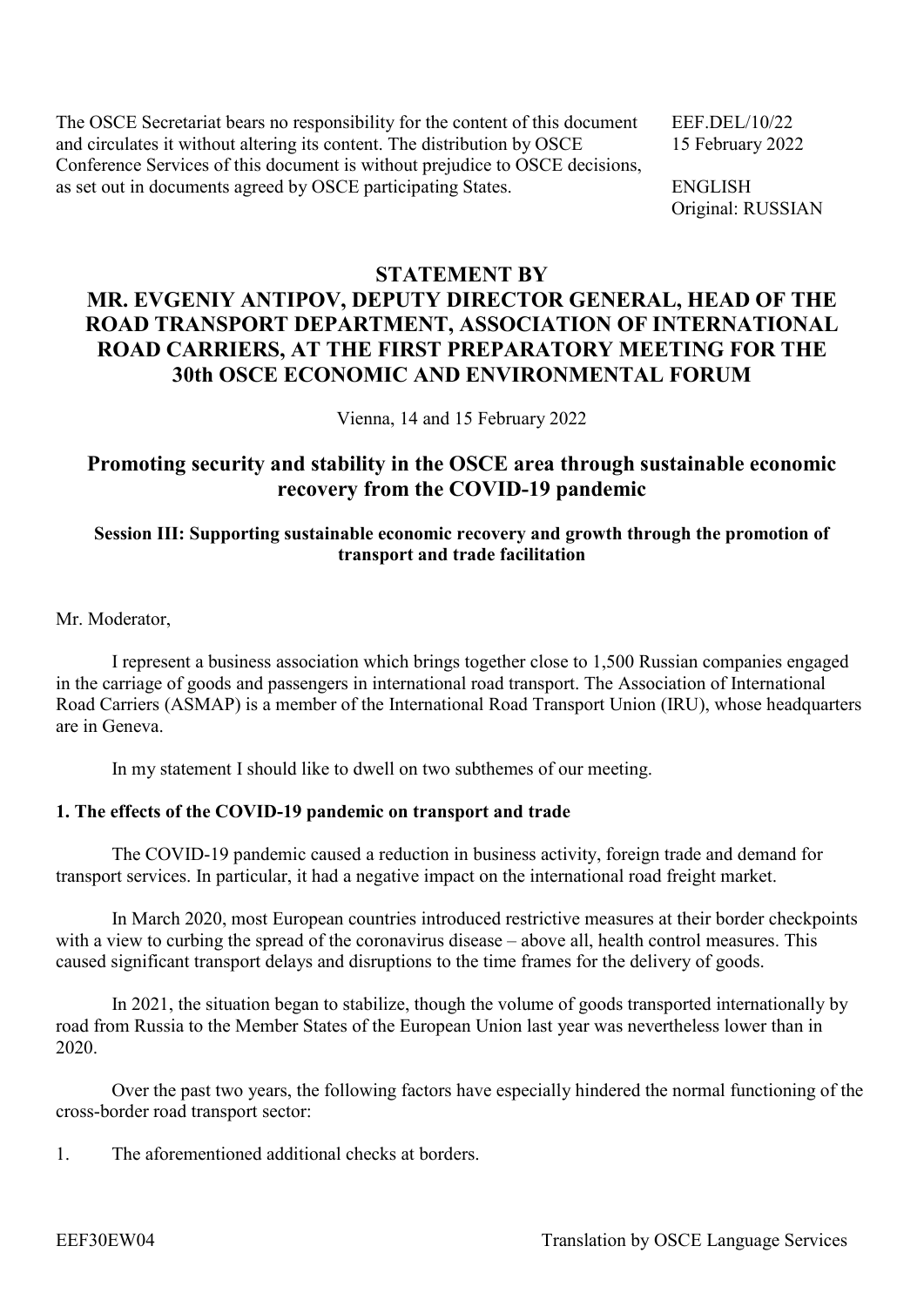- 2. The heterogeneity of and insufficient co-ordination between the measures adopted in various countries. Carriers have to constantly keep track of changes to the legislation of the countries along the route on which goods are being transported so that their drivers are able in good time to get a polymerase chain reaction (PCR) test, register on a mobile app or fill in a questionnaire on the website of the control authorities.
- 3. The non-recognition of test results and vaccination certificates issued in States that are not EU members.

Among the measures that need to be taken so as not to disrupt global supply chains and obstruct international trade, three categories may be singled out.

The first category involves finding an optimum balance between the protection of public health and maintaining the necessary conditions for the functioning of the economy, whose lifeblood is transport.

As business representatives, we are pleased to note that the restrictions on the movement of people and the quarantine and self-isolation requirements imposed by governments do not, as a rule, extend to drivers involved in the international carriage of goods. Governments realize that stopping or delaying road freight transport can lead to serious problems in the provision of essential goods for the population, and to disruptions in industrial production processes because of a lack of raw materials and components.

We believe it is important to ensure mutual recognition of vaccination certificates and PCR test results as soon as possible, and to avoid introducing additional unjustified restrictions.

As for the second category, the managers of transport companies and drivers should, for their part, show due responsibility. Contact between drivers and other individuals should be minimized; when undergoing checks at borders and carrying out loading and unloading operations at warehouses, they are obliged to use personal protection equipment.

It is necessary to accelerate the operation and adoption of the United Nations Convention on the Contract for the International Carriage of Goods by Road (CMR Convention) and the Customs Convention on the International Transport of Goods under Cover of TIR Carnets (TIR Convention), together with the associated information technology tools, which do not require physical inspection of goods and, therefore, reduce contact between people at borders.

The third category has to do with economic support by governments – for example, the provision of tax relief or the capping of fuel prices.

"Without immediate globally coordinated action, economies, employment and consumers will pay the ultimate price and global economic recovery will be at risk. Road transport and deliveries by truck remain key to keep supply chains moving and must be supported by governments now."

I have just quoted an appeal to governments contained in an IRU resolution entitled "Emergency Call – Supply Chain Disruptions", which was adopted on 4 November 2021.

We fully support this appeal and recommend that the OSCE incorporate into its future decisions measures to support the cross-border carriage of goods by road during the recovery of economies from the coronavirus pandemic.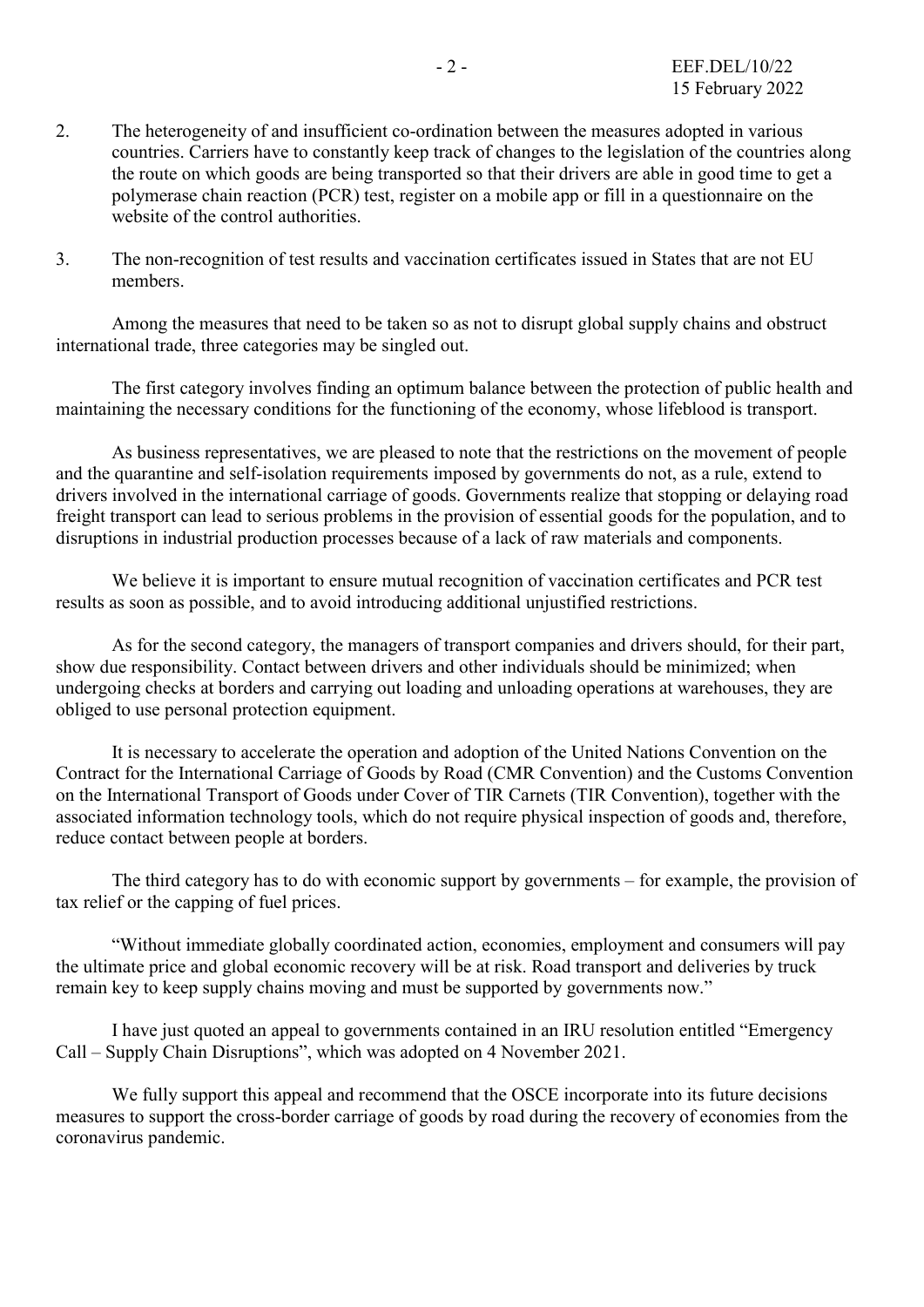#### **2. Ways of developing a low-carbon and climate-resilient transport sector**

Back in 2018, the IRU General Assembly adopted a "Vision for decarbonising commercial road transport leading up to 2050", which is supported by our Association as well. The IRU and its members have made a voluntary pledge to reduce carbon dioxide  $(CO<sub>2</sub>)$  emissions per tonne-kilometre by 30 per cent by 2030.

The successful policy of the past decades aimed at reducing  $CO<sub>2</sub>$  levels on the basis of enhancing the design of internal combustion engines and improving the environmental friendliness of the fuel used in such engines has reached a limit beyond which any further reduction of harmful emissions by such means is not economically viable. In this respect, the task is to lower  $CO<sub>2</sub>$  emissions by reducing the consumption of fuel oil and also by transitioning to alternative forms of energy.

The aforementioned "Vision" envisages five principal ways of reducing  $CO<sub>2</sub>$  levels.

## 1. Enhancement of vehicle technologies

For example, in accordance with the technical regulation of the Customs Union of the member countries of the Eurasian Economic Union entitled "On the safety of wheeled vehicles", provision is made for the use of vehicles in the "Euro-6" environmental class in the Russian Federation and such vehicles are manufactured there.

## 2. Alternative fuels

More than 350,000 cargo vehicles running on natural gas as a motor fuel are registered in our country. Overall, there are more than 1.5 million vehicles of all categories in the Russian Federation that use gas as fuel.

The major Russian company KAMAZ has created prototype vehicles that run on hydrogen fuel, namely a truck and a fuel cell bus: they are currently undergoing operating tests.

From an environmental point of view, hydrogen and electricity are to be preferred. However, a comprehensive approach is essential – that is, one which considers the total volumes of emissions of harmful substances and  $CO<sub>2</sub>$  from the production stage to the end-use stage, or, as the phrase goes, "from well to wheel". According to some estimates,  $CO<sub>2</sub>$  emissions in the generation of electrical energy sometimes even exceed emissions when using traditional hydrocarbon fuel types in internal combustion engines, and hydrogen production can consume up to five times more energy than the energy obtained from using hydrogen as a fuel for vehicles.

#### 3. Operational measures

The use of high capacity vehicles with greater length, volume and/or weight than standard trucks offers significant opportunities for reducing CO2 emissions, further optimizing logistics and improving load factors.

In the Russian Federation, the relevant standards allow for trailer trucks to have a maximum weight of 44 tonnes and a maximum length of 20 m. At present, the main challenge is to increase the maximum permissible axle load on federal highways to the European standard of 11.5 tonnes, and to develop Eurasian transport corridors with a permissible axle load of up to 13 tonnes per axle.